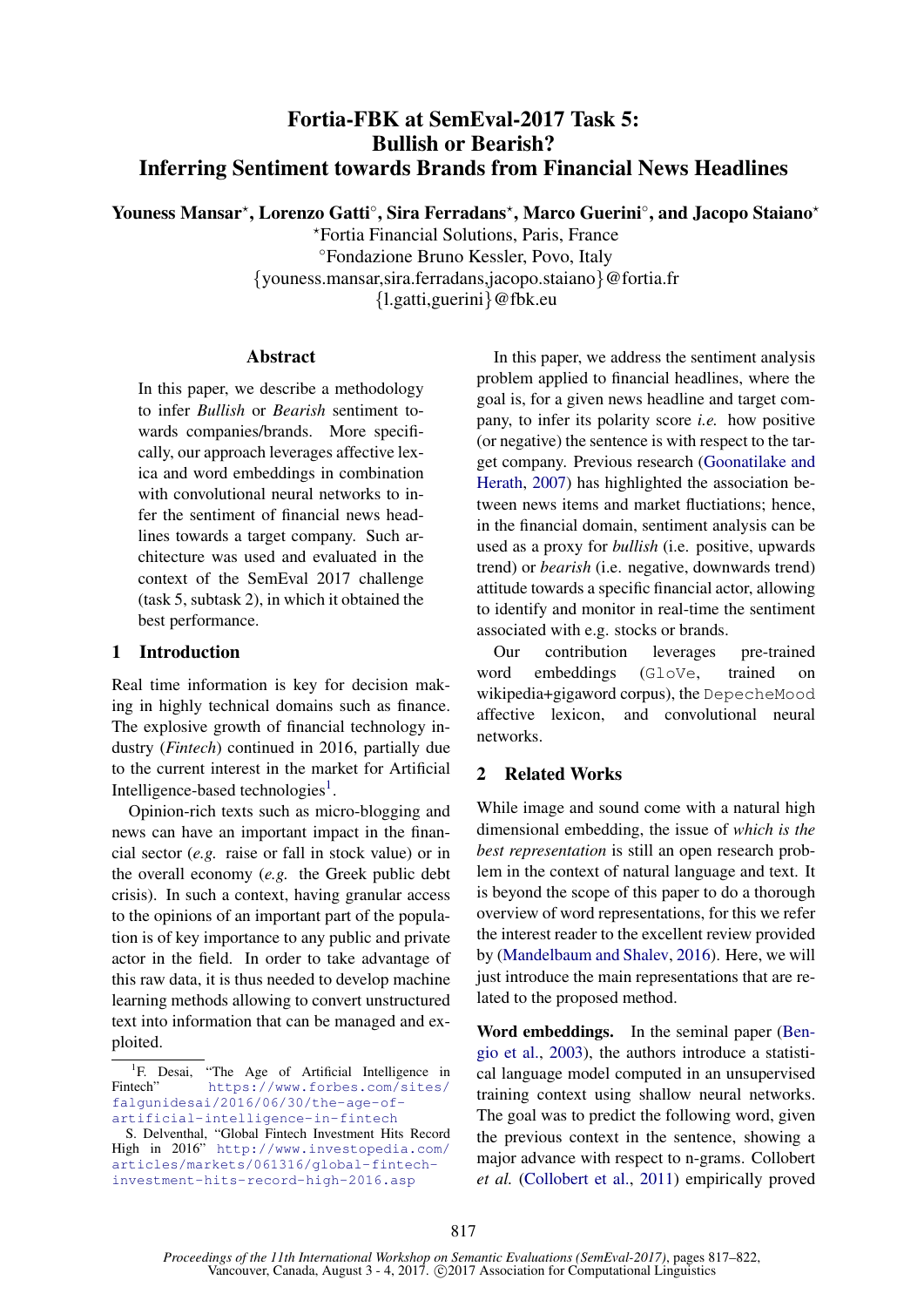the usefulness of using unsupervised word representations for a variety of different NLP tasks and set the neural network architecture for many current approaches. Mikolov *et al.* (Mikolov et al., 2013) proposed a simplified model (word2vec) that allows to train on larger corpora, and showed how semantic relationships emerge from this training. Pennington *et al.* (Pennington et al., 2014), with the GloVe approach, maintain the semantic capacity of word2vec while introducing the statistical information from latent semantic analysis (LSA) showing that they can improve in semantic and syntactic tasks.

Sentiment and Affective Lexica. In recent years, several approaches have been proposed to build lexica containing prior sentiment polarities (sentiment lexica) or multi-dimensional affective scores (affective lexica). The goal of these methods is to associate such scores to raw tokens or tuples, e.g. lemma#pos where lemma is the lemma of a token, and pos its part of speech.

There is usually a trade-off between coverage (the amount of entries) and precision (the accuracy of the sentiment information). For instance, regarding sentiment lexica, *SentiWordNet* (Esuli and Sebastiani, 2006), (Baccianella et al., 2010), associates each entry with the numerical scores, ranging from 0 (negative) to 1 (positive); following this approach, it has been possible to automatically obtain a list of 155k words, compensating a low precision with a high coverage (Gatti et al., 2016). On the other side of the spectrum, we have methods such as (Bradley and Lang, 1999), (Taboada et al., 2011), (Warriner et al., 2013) with low coverage (from 1k to 14k words), but for which the precision is maximized. These scores were manually assigned by multiple annotators, and in some cases validated by crowdsourcing (Taboada et al., 2011).

Finally, a binary sentiment score is provided in the *General Inquirer* lexicon (Stone et al., 1966), covering 4k sentiment-bearing words, and expanded to 6k words by (Wilson et al., 2005).

Turning to affective lexica, where multiple dimensions of affect are taken into account, we mention *WordNetAffect* (Strapparava and Valitutti, 2004), which provides manual affective annotations of WordNet synsets (ANGER, JOY, FEAR, etc.): it contains 900 annotated synsets and 1.6k words in the form lemma#PoS#sense, which correspond to roughly 1k lemma#PoS entries.

*AffectNet* (Cambria and Hussain, 2012), contains 10k words taken from ConceptNet and aligned with WordNetAffect, and extends the latter to concepts like 'have breakfast'. *Fuzzy Affect Lexicon* (Subasic and Huettner, 2001) contains roughly 4k lemma#PoS manually annotated by one linguist using 80 emotion labels. *EmoLex* (Mohammad and Turney, 2013) contains almost 10k lemmas annotated with an intensity label for each emotion using Mechanical Turk. Finally, *Affect database* is an extension of *Senti-Ful* (Neviarouskaya et al., 2007) and contains 2.5k words in the form lemma#PoS. The latter is the only lexicon providing words annotated also with emotion scores rather than only with labels.

In this work, we exploit the DepecheMood affective lexicon proposed by (Staiano and Guerini, 2014): this resource has been built in a completely unsupervised fashion, from affective scores assigned by readers to news articles; notably, due to its automated crowd-sourcing-based approach, DepecheMood allows for both high-coverage and high-precision. DepecheMood provides scores for more than 37k entries, on the following affective dimensions: *Afraid*, *Happy*, *Angry*, *Sad*, *Inspired*, *Don't Care*, *Inspired*, *Amused*, *Annoyed*. We refer the reader to (Staiano and Guerini, 2014; Guerini and Staiano, 2015) for more details.

The affective dimensions encoded in DepecheMood are directly connected to the emotions evoked by a news article in the readers, hence it seemed a natural choice for the SemEval 2017 task at hand.

Sentence Classification. A modification of (Collobert et al., 2011) was proposed by Kim (Kim, 2014) for sentence classification, showing how a simple model together with pre-trained word representations can be highly performing. Our method builds on this conv-net method. Further, we took advantage of the rule-based sentiment analyser VADER (Hutto and Gilbert, 2014) (for Valence Aware Dictionary for sEntiment Reasoning), which builds upon a sentiment lexicon and a predefined set of simple rules.

# 3 Data

The data consists of a set of financial news headlines, crawled from several online outlets such as Yahoo Finance, where each sentence contains one or more company names/brands.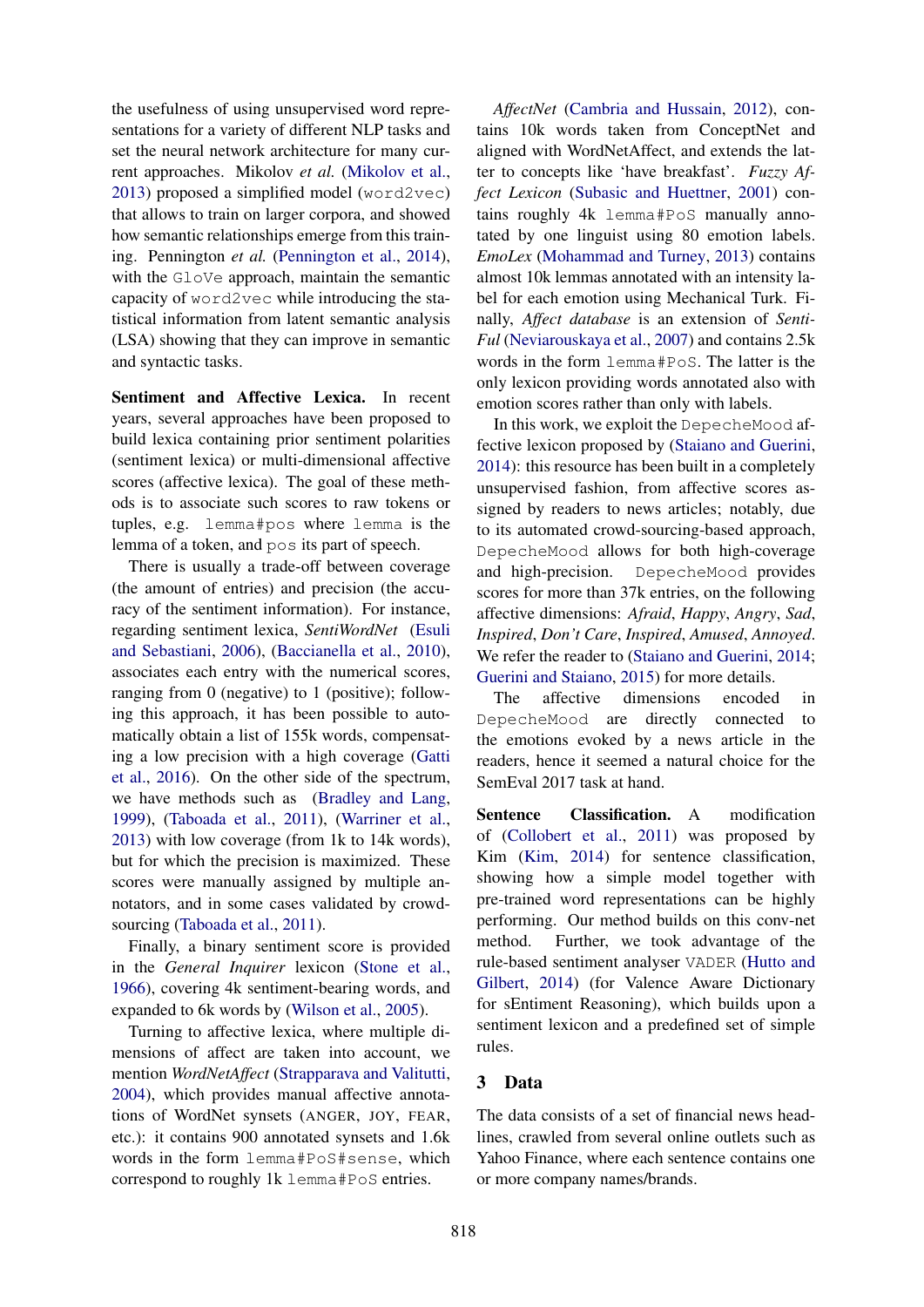Each tuple (headline, company) is annotated with a sentiment score ranging from  $-1$  (very negative, bearish) to 1 (very positive, bullish). The training/test sets provided contain 1142 and 491 annotated sentences, respectively.

A sample instance is reported below:

Headline: *"Morrisons book second consecutive quarter of sales growth"* Company name: *"Morrisons"* Sentiment score: *0.43*

#### 4 Method

In Figure 1, we can see the overall architecture of our model.



Figure 1: Network architecture

# 4.1 Sentence representation and preprocessing

Pre-processing. Minimal preprocessing was adopted in our approach: we replaced the target company's name with a fixed word  $\langle$  company $\rangle$ and numbers with  $\langle$ number $\rangle$ . The sentences were then tokenized using spaces as separator and keeping punctuation symbols as separate tokens.

Sentence representation. The words are represented as fixed length vectors  $u_i$  resulting from the concatenation of GloVe pre-trained embeddings and DepecheMood (Staiano and Guerini, 2014)

lexicon representation. Since we cannot directly concatenate token-based embeddings (provided in GloVe) with the lemma#PoS-based representation available in DepecheMood, we proceeded to re-build the latter in token-based form, applying the exact same methodology albeit with two differences: we started from a larger dataset (51.9K news articles instead of 25.3K) and used a frequency cut-off, *i.e.* keeping only those tokens that appear at least 5 times in the corpus<sup>2</sup>.

These word-level representation are used as the first layer of our network. During training we allow the weights of the representation to be updated. We further add the VADER score for the sentence under analysis. The complete sentence representation is presented in Algorithm 1.

| <b>Algorithm 1:</b> Sentence representation          |  |  |
|------------------------------------------------------|--|--|
| <b>Input</b> : An input sentence $s$ , and the GloVe |  |  |
| word embeddings $W$                                  |  |  |
| <b>Output:</b> The sentence embedding $x$            |  |  |
| $v = \text{VADER}(s)$                                |  |  |
| 2 foreach $w_i$ in W do                              |  |  |
| $u_i = [GloVe(w_i, W), DepecheMod(w_i)]$             |  |  |
| 4 end                                                |  |  |
| 5 $x = [v, \{u_i\}_{i=1,\ldots, W }]$                |  |  |

# 4.2 Architectural Details

Convolutional Layer. A 1D convolutional layer with filters of multiple sizes  $\{2, 3, 4\}$  is applied to the sequence of word embeddings. The filters are used to learn useful translation-invariant representations of the sequential input data. A global max-pooling is then applied across the sequence for each filter output.

Concat Layer. We apply the concatenation layer to the output of the global max-pooling and the output of VADER.

Activation functions. The activation function used between layers is ReLU (Nair and Hinton, 2010) except for the out layer where tanh is used to map the output into [-1, 1] range.

 $2$ Our tests showed that: (i) the larger dataset allowed improving both precision on the SemEval2007 Affective Text Task (Strapparava and Mihalcea, 2007) dataset, originally used for the evaluation of DepecheMood, and coverage (from the initial  $183K$  unique tokens we went to  $292K$  entries) of the lexicon; (ii) we found no significant difference in performance between lemma#PoS and token versions built starting from the same dataset.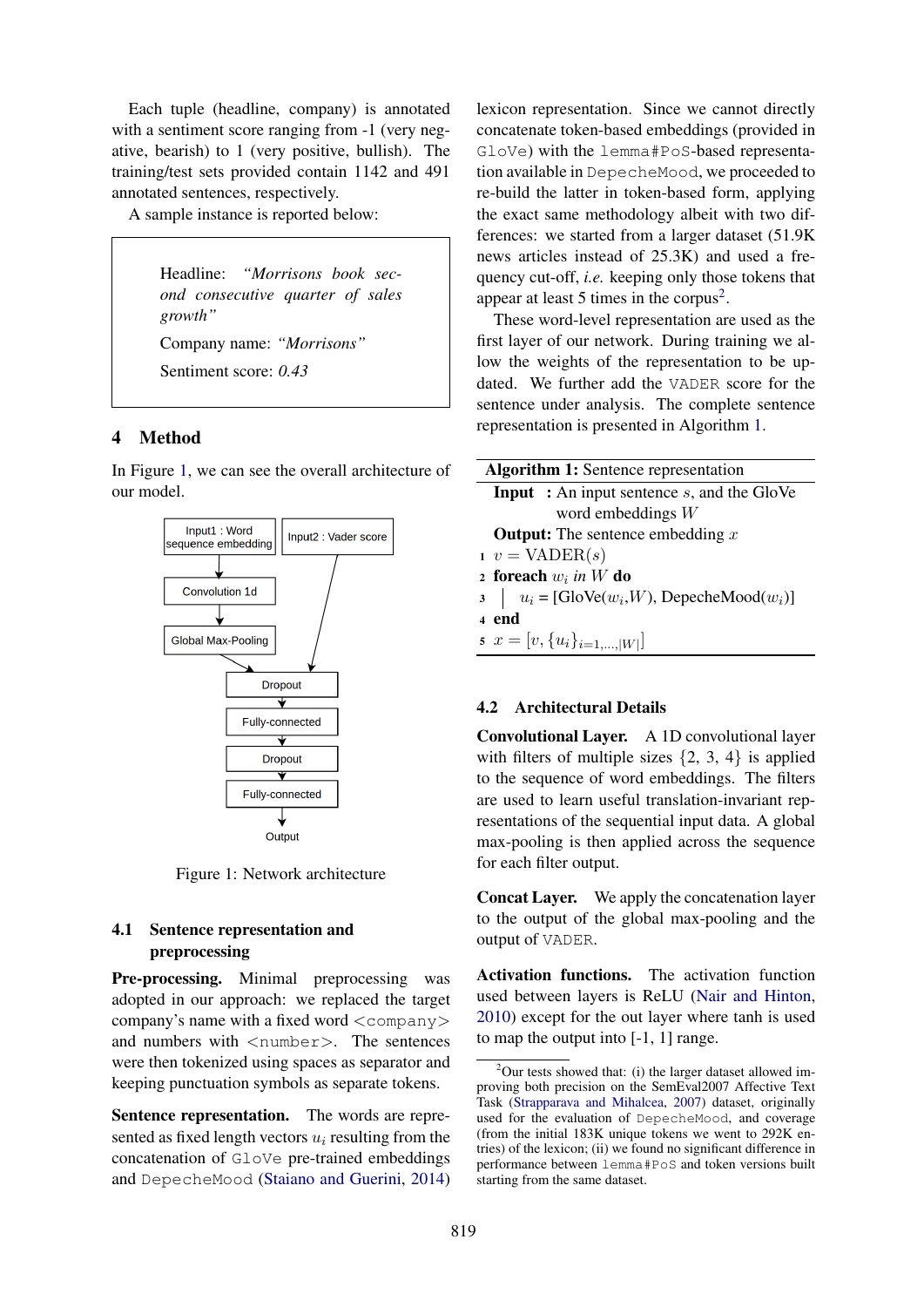Regularization. Dropout (Srivastava et al., 2014) was used to avoid over-fitting to the training data: it prevents the co-adaptation of the neurones and it also provides an inexpensive way to average an exponential number of networks. In addition, we averaged the output of multiple networks with the same architecture but trained independently with different random seeds in order to reduce noise.

Loss function. The loss function used is the cosine distance between the predicted scores and the gold standard for each batch. Even though stochastic optimization methods like Adam (Kingma and Ba, 2014) are usually applied to loss functions that are written as a sum of persample loss, which is not the case for the cosine, it converges to an acceptable solution. The loss can be written as :

$$
Loss = \sum_{B \in Batches} 1 - \cos(\hat{\mathbf{V}}_B, \mathbf{V}_B), \quad (1)
$$

where  $\hat{\mathbf{V}}_B$  and  $\mathbf{V}_B$  are the predicted and true sentiment scores for batch B, respectively.

The algorithm for training/testing our model is reported in Algorithm 2.

|                                                | Algorithm 2: Training/Testing algorithm. To                 |  |  |  |  |
|------------------------------------------------|-------------------------------------------------------------|--|--|--|--|
|                                                | build our model, we set $N=10$ .                            |  |  |  |  |
|                                                | <b>Input</b> : A set of training instances $S$ ,            |  |  |  |  |
|                                                | with ground-truth scores $y$ , and                          |  |  |  |  |
|                                                | the set of test sentences $So$                              |  |  |  |  |
|                                                | : A set of trained models $M$ , and<br>Output               |  |  |  |  |
|                                                | the predictions $yo$ for the test set                       |  |  |  |  |
|                                                | $S_{\alpha}$                                                |  |  |  |  |
| <b>Parameters:</b> The number $N$ of models to |                                                             |  |  |  |  |
|                                                | train                                                       |  |  |  |  |
|                                                | 1 preprocess $(X)$ // see sec 3.1                           |  |  |  |  |
|                                                | 2 foreach $s_i$ in S do                                     |  |  |  |  |
|                                                |                                                             |  |  |  |  |
|                                                | 3 $X_i$ = sentence_representation( $s_i$ )<br>// see Alg. 1 |  |  |  |  |
|                                                | 4 end                                                       |  |  |  |  |
|                                                | s foreach $n \in N$ do                                      |  |  |  |  |
|                                                | 6 $M_n = \min \text{Loss}(X) / /$ see Eq. 1                 |  |  |  |  |
|                                                | 7 end                                                       |  |  |  |  |
|                                                | s foreach $n \in N$ do                                      |  |  |  |  |
|                                                | $y_n = \text{evaluate}(X_o, M_n)$                           |  |  |  |  |
|                                                | 10 end                                                      |  |  |  |  |
|                                                | 11 $y_o(u) = \frac{1}{N} \sum_{n=1}^{N} y_n(u)$             |  |  |  |  |
|                                                |                                                             |  |  |  |  |

### 5 Results

In this section, we report the results obtained by our model according to challenge official evaluation metric, which is based cosine-similarity and described in (Ghosh et al., 2015). Results are reported for three diverse configurations: (i) the full system; (ii) the system without using word embeddings (*i.e.* Glove and DepecheMood); and (iii) the system without using pre-processing. In Table 1 we show model's performances on the challenge training data, in a 5-fold cross-validation setting.

| <b>Algorithm</b>  | $mean \pm std$    |
|-------------------|-------------------|
| Full              | $0.701 \pm 0.023$ |
| No embeddings     | $0.586\pm\!0.017$ |
| No pre-processing | $0.648 \pm 0.022$ |

Table 1: Cross-validation results

Further, the final performances obtained with our approach on the challenge test set are reported in Table 2. Consistently with the cross-validation performances shown earlier, we observe the beneficial impact of word-representations and basic pre-processing.

| <b>Algorithm</b>  | <b>Test scores</b> |
|-------------------|--------------------|
| Full              | 0.745              |
| No embeddings     | 0.660              |
| No pre-processing | 0.678              |

Table 2: Final results

# 6 Conclusions

In this paper, we presented the network architecture used for the Fortia-FBK submission to the Semeval-2017 Task 5 (Cortis et al., 2017), Subtask 2 challenge, with the goal of predicting positive (bullish) or negative (bearish) attitude towards a target brand from financial news headlines. The proposed system ranked 1st in such challenge.

Our approach is based on 1d convolutions and uses fine-tuning of unsupervised word representations and a rule based sentiment model in its inputs. We showed that the use of pre-computed word representations allows to reduce over-fitting and to achieve significantly better generalization, while some basic pre-processing was needed to further improve the performance.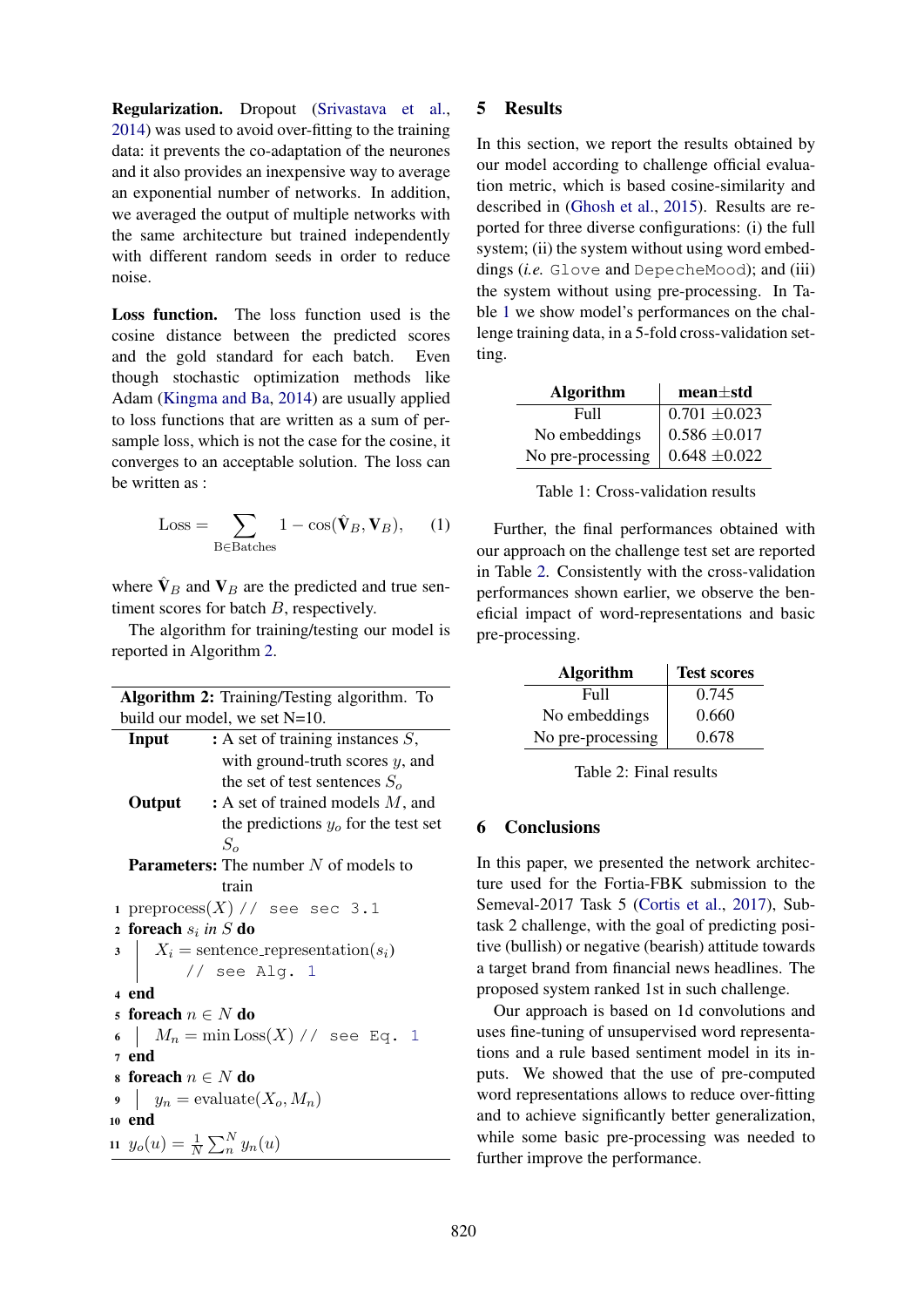#### References

- S. Baccianella, A. Esuli, and F. Sebastiani. 2010. Senti-WordNet 3.0: An enhanced lexical resource for sentiment analysis and opinion mining. In *Proceedings of LREC 2010*. Valletta, Malta, pages 2200–2204.
- Yoshua Bengio, Rejean Ducharme, Pascal Vincent, and ´ Christian Jauvin. 2003. A neural probabilistic language model. *Journal of machine learning research* 3(Feb):1137–1155.
- M.M. Bradley and P.J. Lang. 1999. Affective norms for English words (ANEW): Instruction manual and affective ratings. *Technical Report C-1, University of Florida* .
- Erik Cambria and Amir Hussain. 2012. *Sentic computing*. Springer.
- Ronan Collobert, Jason Weston, Léon Bottou, Michael Karlen, Koray Kavukcuoglu, and Pavel Kuksa. 2011. Natural language processing (almost) from scratch. *Journal of Machine Learning Research* 12(Aug):2493–2537.
- Keith Cortis, Andre Freitas, Tobias Dauert, Manuela ´ Huerlimann, Manel Zarrouk, Siegfried Handschuh, and Brian Davis. 2017. Semeval-2017 task 5: Fine-grained sentiment analysis on financial microblogs and news. In *Proceedings of the 11th International Workshop on Semantic Evaluation (SemEval-2017)*. Association for Computational Linguistics, Vancouver, Canada, pages 517–533. http://www.aclweb.org/anthology/S17-2089.
- A. Esuli and F. Sebastiani. 2006. SentiWordNet: A publicly available lexical resource for opinion mining. In *Proceedings of LREC 2006*. Genova, IT, pages 417–422.
- Lorenzo Gatti, Marco Guerini, and Marco Turchi. 2016. SentiWords: Deriving a high precision and high coverage lexicon for sentiment analysis. *IEEE Transactions on Affective Computing* 7(4):409–421.
- Aniruddha Ghosh, Guofu Li, Tony Veale, Paolo Rosso, Ekaterina Shutova, John Barnden, and Antonio Reyes. 2015. Semeval-2015 task 11: Sentiment analysis of figurative language in twitter. In *Proceedings of the 9th International Workshop on Semantic Evaluation (SemEval 2015)*. pages 470–478.
- Rohitha Goonatilake and Susantha Herath. 2007. The volatility of the stock market and news. *International Research Journal of Finance and Economics* 3(11):53–65.
- Marco Guerini and Jacopo Staiano. 2015. Deep feelings: A massive cross-lingual study on the relation between emotions and virality. In *Proceedings of WWW 2015*. pages 299–305.
- C.J. Hutto and Eric Gilbert. 2014. Vader: A parsimonious rule-based model for sentiment analysis of social media text. In *Proceedings of ICWSM 2014*.
- Yoon Kim. 2014. Convolutional neural networks for sentence classification. In *Proceedings of the 2014 Conference on Empirical Methods in Natural Language Processing, EMNLP 2014*. pages 1746–1751.
- Diederik P. Kingma and Jimmy Ba. 2014. Adam: A method for stochastic optimization. *CoRR* abs/1412.6980. http://arxiv.org/abs/1412.6980.
- Amit Mandelbaum and Adi Shalev. 2016. Word embeddings and their use in sentence classification tasks. *arXiv preprint arXiv:1610.08229* .
- Tomas Mikolov, Kai Chen, Greg Corrado, and Jeffrey Dean. 2013. Efficient estimation of word representations in vector space. *arXiv preprint arXiv:1301.3781* .
- Saif M Mohammad and Peter D Turney. 2013. Crowdsourcing a word–emotion association lexicon. *Computational Intelligence* 29(3):436–465.
- Vinod Nair and Geoffrey E. Hinton. 2010. Rectified linear units improve restricted Boltzmann machines.
- Alena Neviarouskaya, Helmut Prendinger, and Mitsuru Ishizuka. 2007. Textual affect sensing for sociable and expressive online communication. In *Affective Computing and Intelligent Interaction*, Springer Berlin Heidelberg, volume 4738, pages 218–229.
- Jeffrey Pennington, Richard Socher, and Christopher D Manning. 2014. GloVe: Global vectors for word representation. In *Proceedings of EMNLP 2014*. volume 14, pages 1532–43.
- Nitish Srivastava, Geoffrey E Hinton, Alex Krizhevsky, Ilya Sutskever, and Ruslan Salakhutdinov. 2014. Dropout: a simple way to prevent neural networks from overfitting. *Journal of Machine Learning Research* 15(1):1929–1958.
- Jacopo Staiano and Marco Guerini. 2014. Depeche Mood: a lexicon for emotion analysis from crowd annotated news. In *Proceedings of ACL 2014*. The Association for Computer Linguistics, volume 2, pages 427–433.
- P.J. Stone, D.C. Dunphy, and M.S. Smith. 1966. *The General Inquirer: A Computer Approach to Content Analysis*. MIT press.
- C. Strapparava and A. Valitutti. 2004. WordNet-Affect: an affective extension of WordNet. In *Proceedings of LREC 2004*. Lisbon, pages 1083 – 1086.
- Carlo Strapparava and Rada Mihalcea. 2007. Semeval-2007 task 14: Affective text. In *Proceedings of the 4th International Workshop on Semantic Evaluations*. Association for Computational Linguistics, pages 70–74.
- Pero Subasic and Alison Huettner. 2001. Affect analysis of text using fuzzy semantic typing. *Fuzzy Systems, IEEE Transactions on* 9(4):483–496.